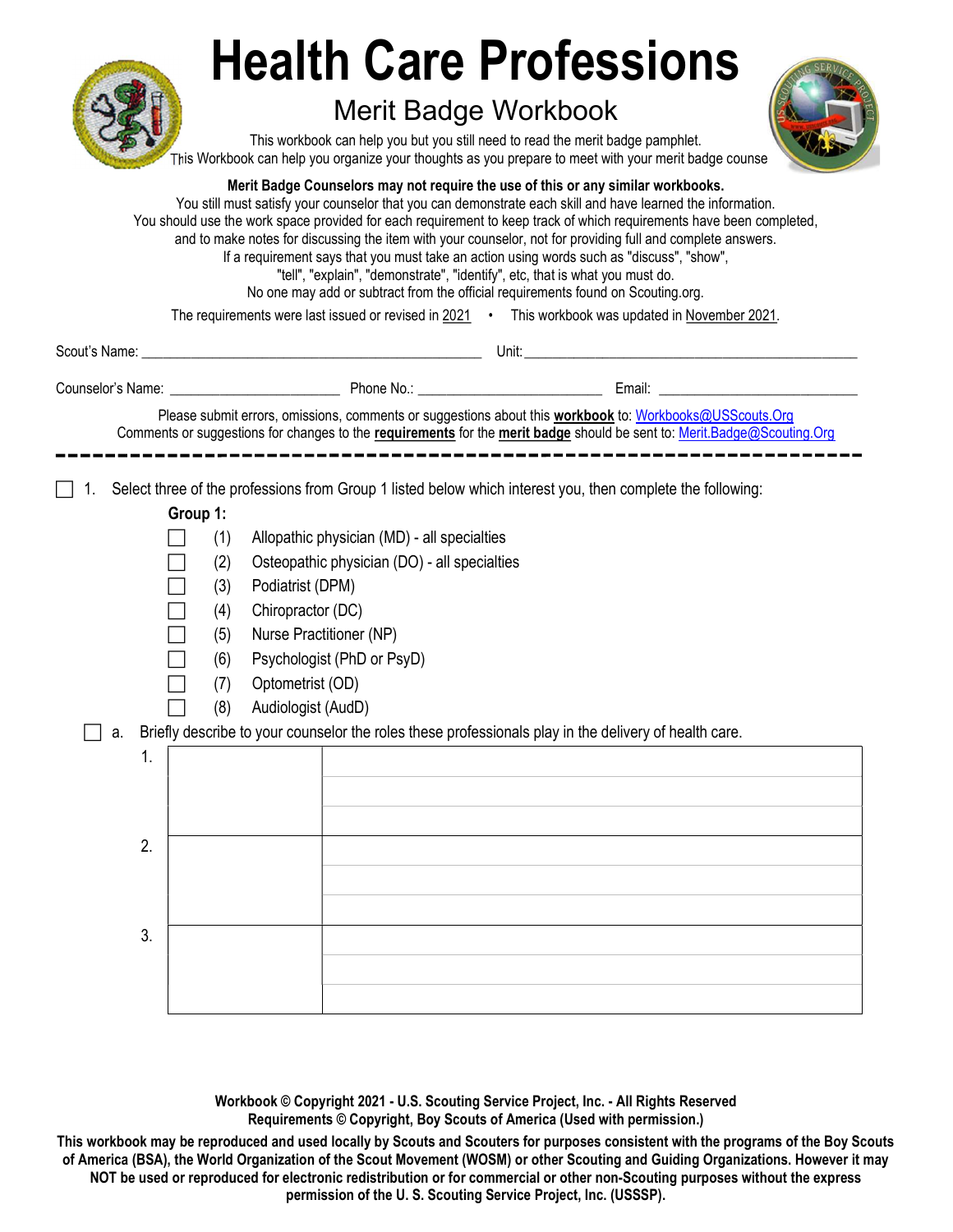| <b>Health Care Professions</b> |    |                              | Scout's Name:                                                                                              |
|--------------------------------|----|------------------------------|------------------------------------------------------------------------------------------------------------|
| b.                             |    |                              | Describe to your counselor the educational and licensing requirements for the professionals you selected   |
|                                | 1. |                              |                                                                                                            |
|                                |    |                              |                                                                                                            |
|                                |    |                              |                                                                                                            |
|                                |    |                              |                                                                                                            |
|                                |    |                              |                                                                                                            |
|                                | 2. |                              |                                                                                                            |
|                                |    |                              |                                                                                                            |
|                                |    |                              |                                                                                                            |
|                                |    |                              |                                                                                                            |
|                                | 3. |                              |                                                                                                            |
|                                |    |                              |                                                                                                            |
|                                |    |                              |                                                                                                            |
|                                |    |                              |                                                                                                            |
|                                |    |                              |                                                                                                            |
| 2.                             |    |                              | Select three of the professions from Group 2 listed below which interest you, then complete the following: |
|                                |    | Group 2:                     |                                                                                                            |
|                                |    | (1)                          | Physician Assistant (PA)                                                                                   |
|                                |    | Registered Nurse (RN)<br>(2) |                                                                                                            |
|                                |    | (3)                          | Certified Nurse Midwife (CNM)                                                                              |
|                                |    | (4)                          | Certified Nurse Assistant (CNA)                                                                            |
|                                |    | (5)                          | Licensed Practical Nurse (LPN/LVN)                                                                         |
|                                |    | (6)                          | Nurse Anesthetist (CRNA)                                                                                   |
|                                |    | Pharmacist (PharmD)<br>(7)   |                                                                                                            |
|                                |    | Pharmacy Technician<br>(8)   |                                                                                                            |
|                                |    | 9)                           | Emergency Medical Technician (EMT)/Paramedic                                                               |
| a.                             |    |                              | Briefly describe to your counselor the roles these professionals play in the delivery of health care.      |
|                                | 1. |                              |                                                                                                            |
|                                |    |                              |                                                                                                            |
|                                |    |                              |                                                                                                            |
|                                | 2. |                              |                                                                                                            |
|                                |    |                              |                                                                                                            |
|                                |    |                              |                                                                                                            |
|                                |    |                              |                                                                                                            |
|                                | 3. |                              |                                                                                                            |
|                                |    |                              |                                                                                                            |
|                                |    |                              |                                                                                                            |
| b.                             |    |                              | Describe to your counselor the educational and licensing requirements for the professionals you selected   |
|                                | 1. |                              |                                                                                                            |
|                                |    |                              |                                                                                                            |
|                                |    |                              |                                                                                                            |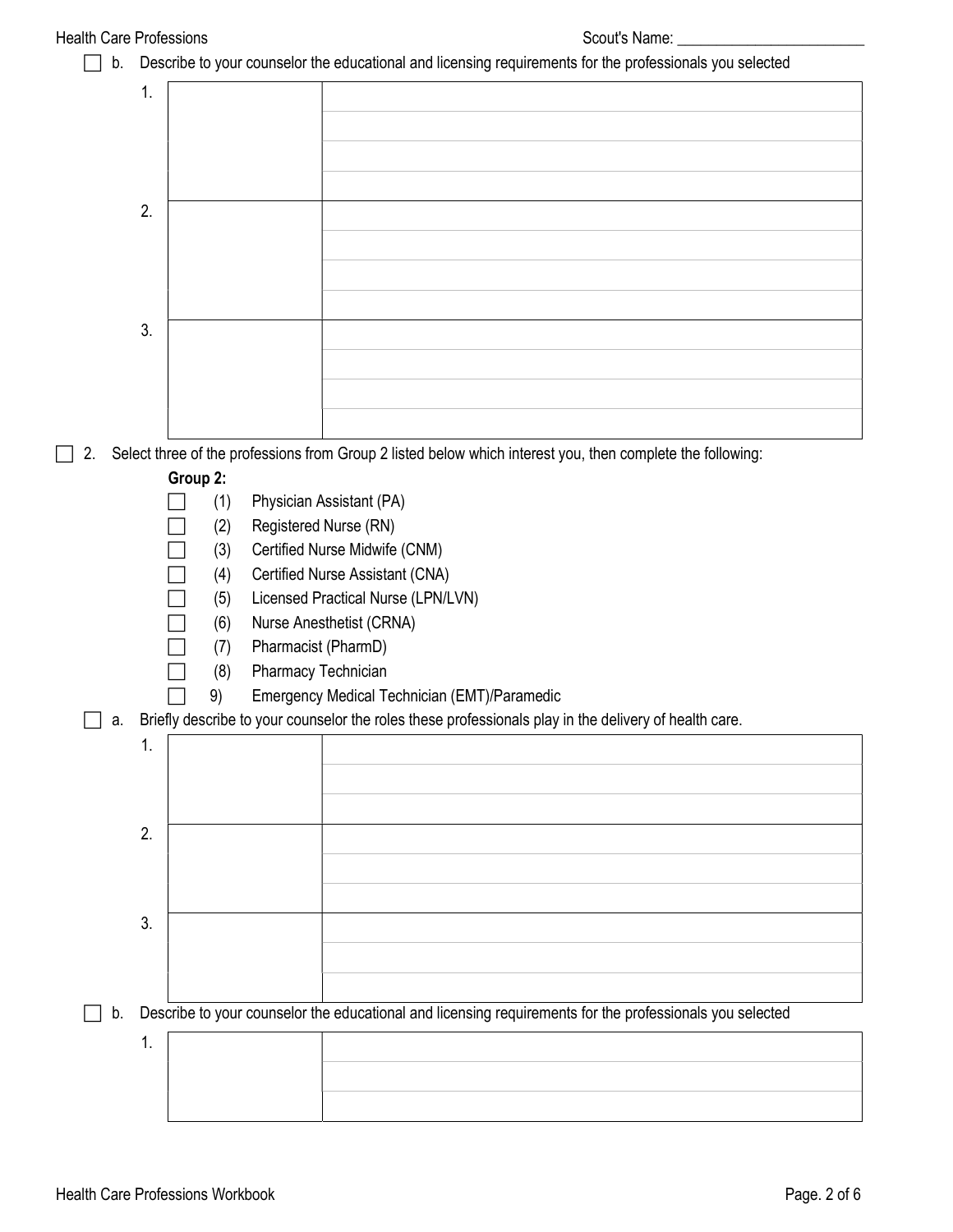|                                         | 2. |            |                          |                                                                                                            |
|-----------------------------------------|----|------------|--------------------------|------------------------------------------------------------------------------------------------------------|
|                                         |    |            |                          |                                                                                                            |
|                                         |    |            |                          |                                                                                                            |
|                                         | 3. |            |                          |                                                                                                            |
|                                         |    |            |                          |                                                                                                            |
| 3.                                      |    |            |                          | Select three of the professions from Group 3 listed below which interest you, then complete the following: |
|                                         |    | Group 3:   |                          |                                                                                                            |
|                                         |    | (1)        |                          | Physical Therapist (DPT)                                                                                   |
|                                         |    | (2)<br>(3) | Orthotist/Prosthetist    | Occupational Therapist (OT)                                                                                |
|                                         |    | (4)        |                          | Medical Appliance Technician                                                                               |
|                                         |    | (5)        |                          | Respiratory Therapist (RT)                                                                                 |
|                                         |    | (6)        | <b>Medical Assistant</b> |                                                                                                            |
|                                         |    | (7)<br>(8) | Dietitian (RD)           | Speech-Language Pathologist (Speech Therapist) (SLP)                                                       |
| а.                                      |    |            |                          | Briefly describe to your counselor the roles these professionals play in the delivery of health care.      |
|                                         | 1. |            |                          |                                                                                                            |
|                                         |    |            |                          |                                                                                                            |
|                                         |    |            |                          |                                                                                                            |
|                                         | 2. |            |                          |                                                                                                            |
|                                         |    |            |                          |                                                                                                            |
|                                         | 3. |            |                          |                                                                                                            |
|                                         |    |            |                          |                                                                                                            |
|                                         |    |            |                          |                                                                                                            |
| b.                                      |    |            |                          | Describe to your counselor the educational and licensing requirements for the professionals you selected   |
|                                         | 1. |            |                          |                                                                                                            |
|                                         |    |            |                          |                                                                                                            |
|                                         |    |            |                          |                                                                                                            |
|                                         |    |            |                          |                                                                                                            |
|                                         | 2. |            |                          |                                                                                                            |
|                                         |    |            |                          |                                                                                                            |
|                                         |    |            |                          |                                                                                                            |
|                                         |    |            |                          |                                                                                                            |
|                                         | 3. |            |                          |                                                                                                            |
|                                         |    |            |                          |                                                                                                            |
|                                         |    |            |                          |                                                                                                            |
|                                         |    |            |                          |                                                                                                            |
| <b>Health Care Professions Workbook</b> |    |            |                          | Page. 3 of 6                                                                                               |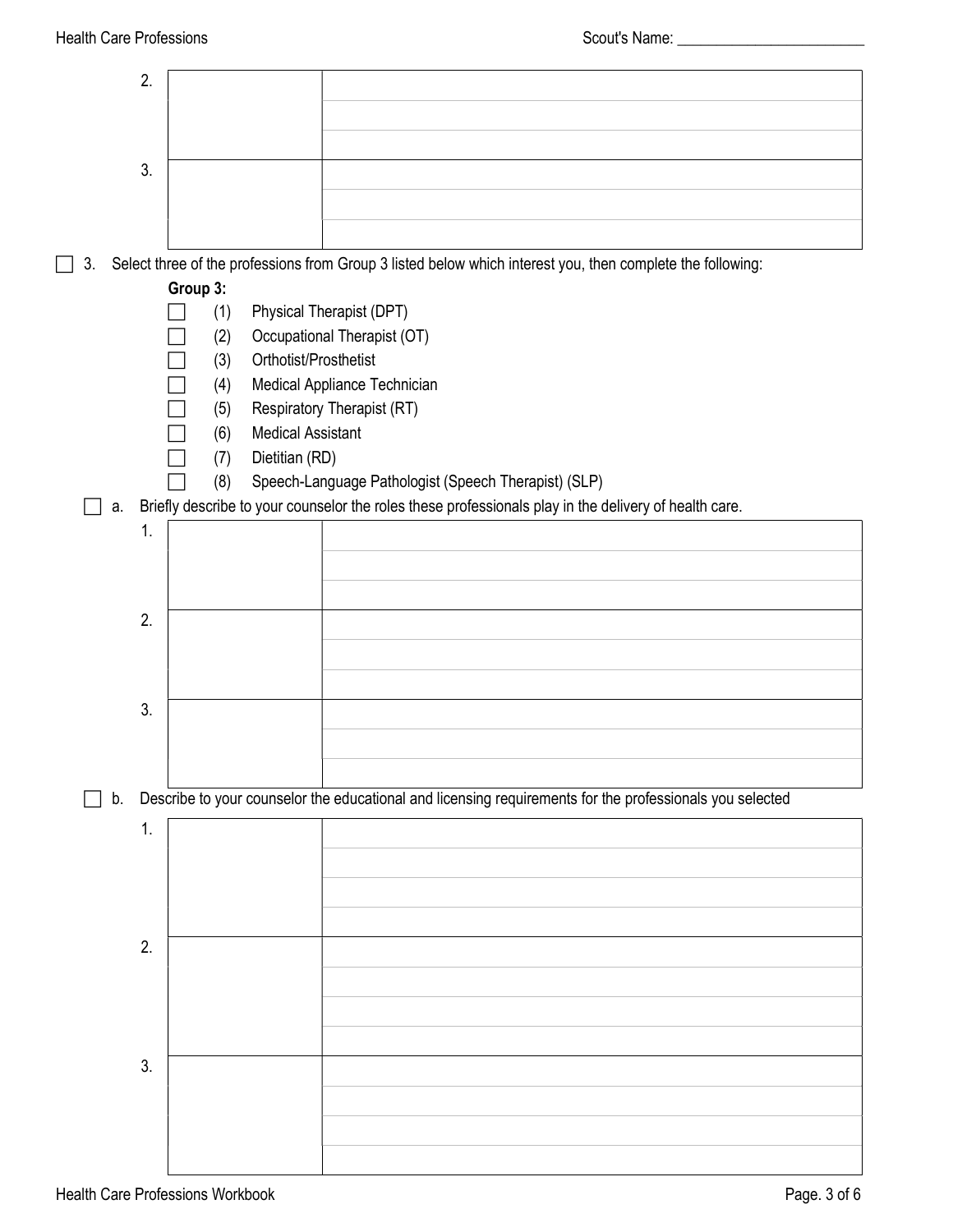|    | <b>Health Care Professions</b> | Scout's Name:                                                                                              |
|----|--------------------------------|------------------------------------------------------------------------------------------------------------|
| 4. |                                | Select three of the professions from Group 4 listed below which interest you, then complete the following: |
|    | Group 4:                       |                                                                                                            |
|    | (1)                            | <b>Biomedical Engineer (BME)</b>                                                                           |
|    | (2)                            | <b>Medical Technologist</b>                                                                                |
|    | (3)                            | Phlebotomist                                                                                               |
|    | (4)                            | Radiology Technologist                                                                                     |
|    | (5)                            | Sonographer                                                                                                |
|    | (6)                            | <b>Medical Records Specialist</b>                                                                          |
|    | (7)                            | Cytopathologist                                                                                            |
|    | (8)                            | Histotechnologist                                                                                          |
| a. |                                | Briefly describe to your counselor the roles these professionals play in the delivery of health care.      |
|    | 1.                             |                                                                                                            |
|    |                                |                                                                                                            |
|    |                                |                                                                                                            |
|    |                                |                                                                                                            |
|    | 2.                             |                                                                                                            |
|    |                                |                                                                                                            |
|    |                                |                                                                                                            |
|    |                                |                                                                                                            |
|    | 3.                             |                                                                                                            |
|    |                                |                                                                                                            |
|    |                                |                                                                                                            |
| b. |                                | Describe to your counselor the educational and licensing requirements for the professionals you selected   |
|    |                                |                                                                                                            |
|    | 1.                             |                                                                                                            |
|    |                                |                                                                                                            |
|    |                                |                                                                                                            |
|    |                                |                                                                                                            |
|    |                                |                                                                                                            |
|    | 2.                             |                                                                                                            |
|    |                                |                                                                                                            |
|    |                                |                                                                                                            |
|    |                                |                                                                                                            |
|    |                                |                                                                                                            |
|    | 3.                             |                                                                                                            |
|    |                                |                                                                                                            |
|    |                                |                                                                                                            |
|    |                                |                                                                                                            |
|    |                                |                                                                                                            |

Profession chosen: \_\_\_\_\_\_\_\_\_\_\_\_\_\_\_\_\_\_\_\_\_\_\_\_ Name: \_\_\_\_\_\_\_\_\_\_\_\_\_\_\_\_\_\_\_\_\_\_\_\_ Date of Visit: \_\_\_\_\_\_\_\_\_\_\_\_\_\_\_\_

Discuss with your counselor the following:

a. Why did they choose their particular career?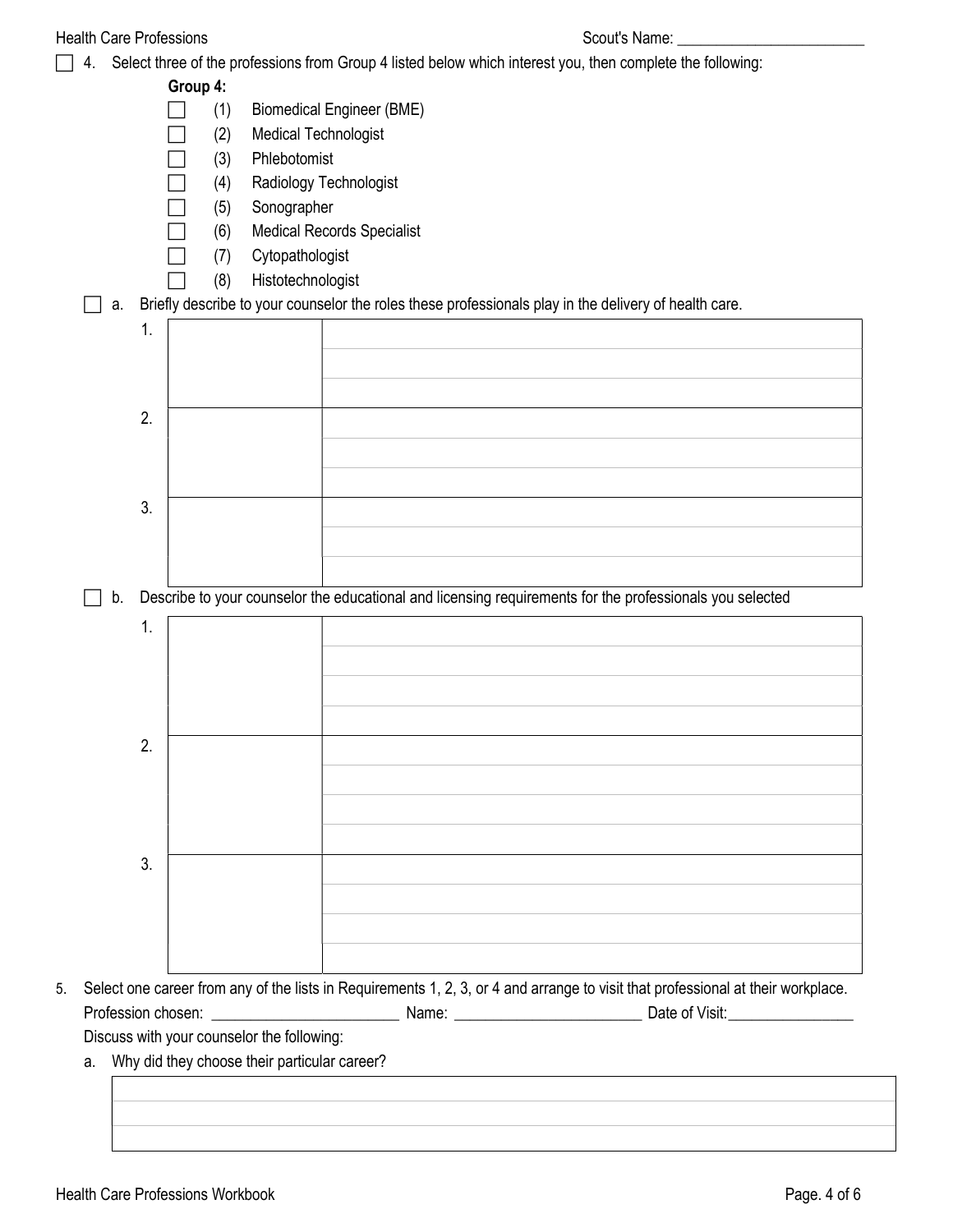## Health Care Professions and the state of the Scout's Name: 1999 Scout's Name: 1999 Scout's Name: 1999 Scout's Name: 1999 Scout's Name: 1999 Scout's Name: 1999 Scout's Name: 1999 Scout's Name: 1999 Scout's Name: 1999 Scout'

- b. What do they most like about their job?
- c. What are their biggest challenges in doing their job?
- d. Identify the tools/instruments that may be used in their jobs.

e. What has been the most surprising aspect of their career?

- f. What continuing education requirements are required to maintain certification?
- 6. Discuss with your counselor your understanding of the meaning of the Physician's Oath.

. Describe the role of confidentiality between a patient and the health care provider.

## What is HIPAA?